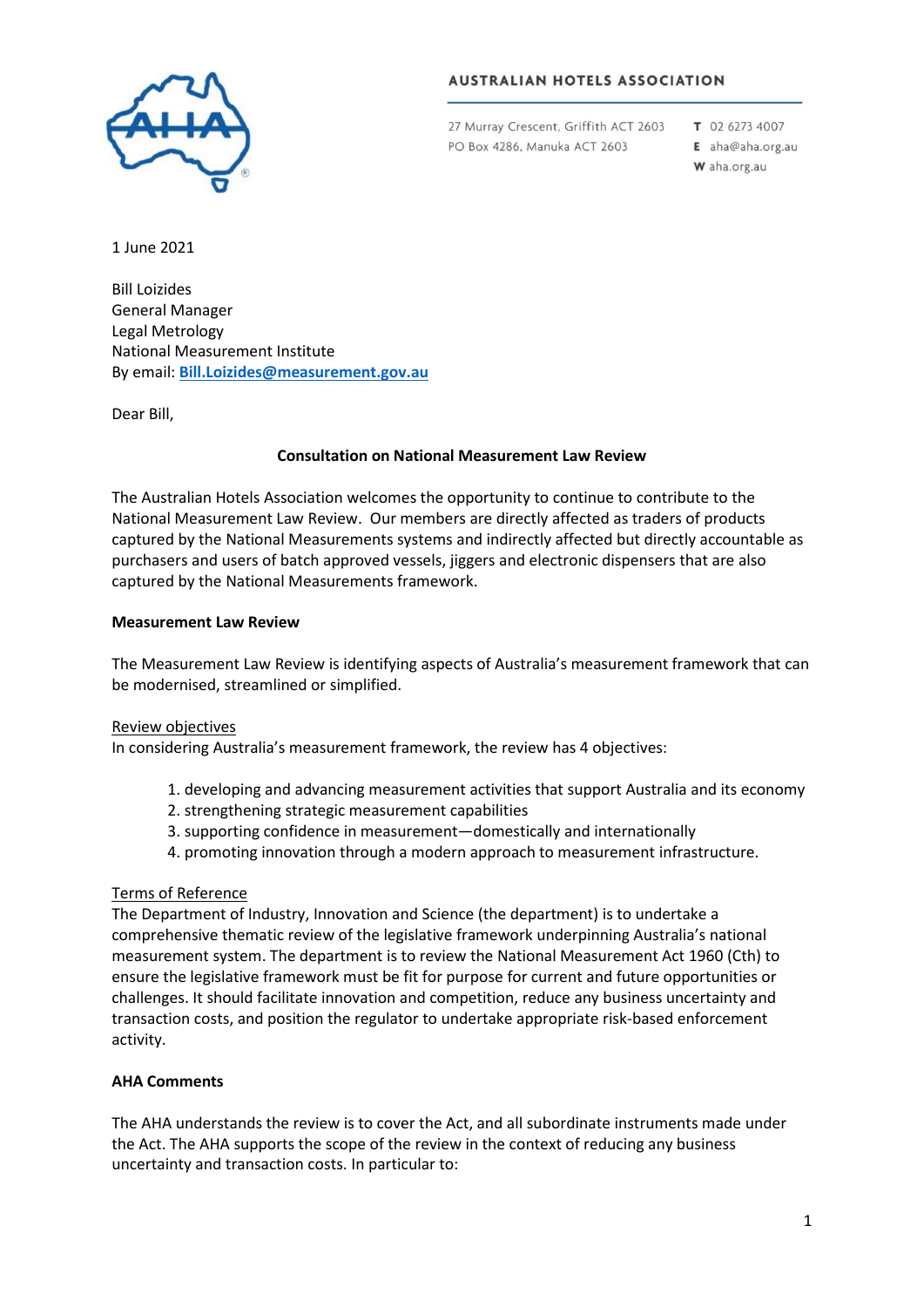- minimum effective regulation models that could lessen government intervention
- using principles-based legislation to minimise regulatory burden on business
- pathways to support a transparent, proportionate, flexible and risk-based approach to regulation, and
- ensuring that Australia's measurement legislation promotes confidence in Australia's measurement system.

#### AHA key areas of interest and points

As this review progresses, our key areas of interest include:

- any significant changes to user fees and cost recovery initiatives that have downstream negative cost impacts on our member businesses
- any changes to the scope of transactions based on measurement that include cider or additional liquor and liqueur products
- any changes that would see the inclusion of periodic verification of automatic spirit dispensers
- any changes to compliance and enforcement policies and procedures that moves away from a focus on education and working with businesses at first instance to understand their obligations to a system of heavy-handed enforcement
- consideration of consumer consent for product presentation and service norms, for example, shandy beer (includes lemonade) and alcoholic ginger beer (may include ice and garnish). Consumer consent provides the option to accept the default service product and/or be able to request ice on the side.

The Act has been in force for over 60 years, with beer and certain prescribed spirits required to be sold by reference to measurement:

#### *5.1 Beer, spirits etc must be sold by reference to volume*

*(1) For a sale of each of the following items, the item must be sold at a price determined by reference to volume:*

- *(a) beer;*
- *(b) stout;*
- *(c) ale;*
- *(d) brandy (including armagnac and cognac);*
- *(e) gin;*
- *(f) rum;*
- *(g) vodka;*
- *(h) whisky (including whiskey).*

# Alcoholic ginger beer and other products

The AHA acknowledges alcoholic ginger beer as a product which can be classified as beer. The advice to members is that this product is intended to be served with ice and a lime fruit garnish. Consumer consent provides the option to accept this default service product or be able to request no ice or garnish, or ice and/or garnish on the side.

The AHA does not support the inclusion of volumetric labels on wine glasses into the national measurements system requirements, nor do we support the inclusion of Cider.

The AHA is not supportive of expanding the regulations to include: